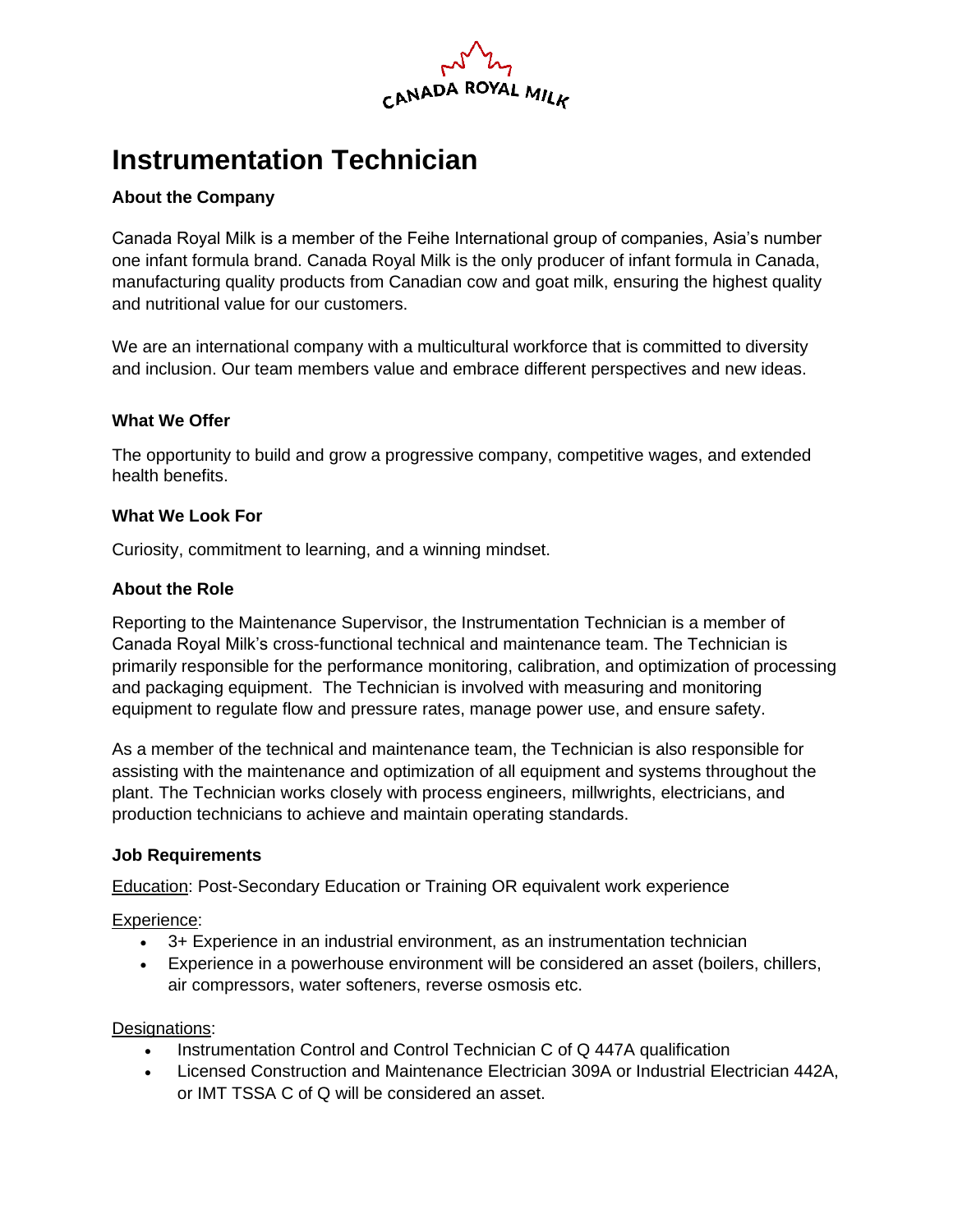

Applicants must be legally entitled to work in Canada and have strong English language skills. The ability to read and understand written English and communicate in English both spoken and in writing is a requirement of the job.

# **Key Duties and Responsibilities**

- 1. Inspect, isolate, troubleshoot, and repair instrumentation in a dairy production facility;
- 2. Calibrate and verify Pressure/Vacuum, Temperature, Flow Transmitters and pH meters;
- 3. Provide cost estimates and independently order required parts: assist in ensuring critical spares are on hand and/or readily available;
- 4. PLC controls: learn equipment programming and logic modification;
- 5. Test & monitor electrical systems, equipment, and components, using test equipment and hand tools, to locate the cause of a breakdown and correct the problem;
- 6. Conduct test related to functional performance on instrumentation as needed by facility changes;
- 7. Evaluation of instrument performance to identify optimization and enhancement opportunities;
- 8. Control and maintain all required documentation to the standards required by various auditors and regulators; ensure that all critical control points are regularly tested and adjusted as required;
- 9. Maintain and update awareness of modifications to regulatory needs related to conduct of maintenance and construction of instruments;
- 10. Assist other disciplines, as required (Millwrights, Electricians, HVAC technicians, Engineers): general maintenance duties as assigned;
- 11. Keeping daily logs and records of all maintenance functions for auditing purposes;
- 12. Follow all GMP's and work in a manner consistent with all corporate regulatory, food safety, quality, and sanitation requirements;
- 13. Ensuring compliance with applicable standards and with Occupational Health and Safety Act;
- 14. Maintain a safe, clean, and organized work area throughout the facility and common areas;
- 15. Other duties and projects as assigned.

## **Working Conditions**

Canada Royal Milk is a 24 hour a day, 7 days a week operation. Rotating shift work (8-12h shifts) is required. Shift patterns are yet to be determined, and will include days, evenings, weekends, statutory holidays, and over-night work. Employees must be flexible and willing to work a variety of shifts.

As a dairy processor and infant formula manufacturer, CRM strives to exceed regulatory requirements for food safety, quality, hygiene, and good manufacturing practices. All employees who enter the processing areas for any reason must comply with all food safety protocols in addition to health and safety best practices.

Working conditions are normal for a manufacturing environment and include: